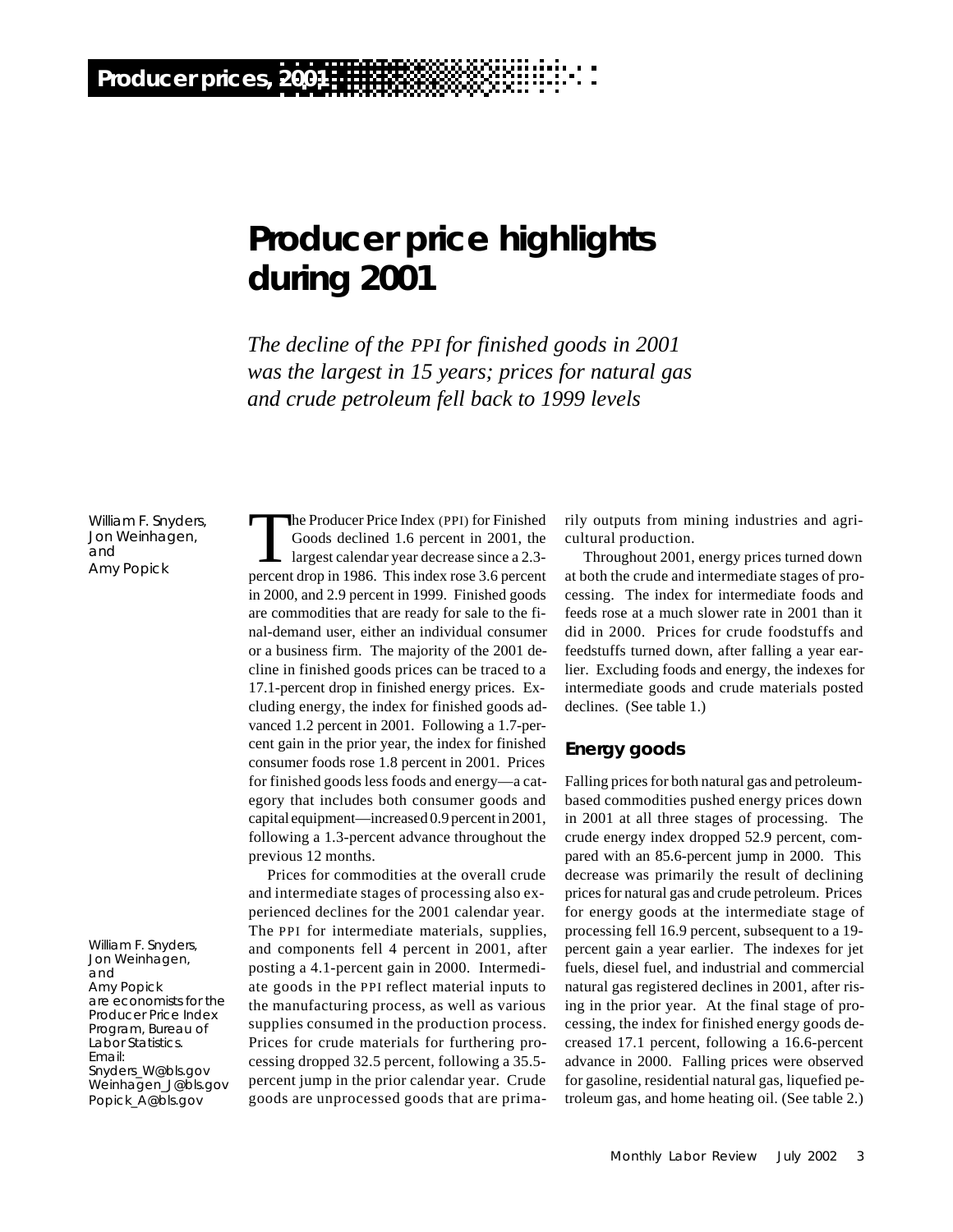| Table 1.<br>Annual percent changes for major categories of the Producer Price Index by stage of processing, 1992–2001 |                            |                                 |                                  |                              |                                  |                                          |                                          |                               |                               |                                        |
|-----------------------------------------------------------------------------------------------------------------------|----------------------------|---------------------------------|----------------------------------|------------------------------|----------------------------------|------------------------------------------|------------------------------------------|-------------------------------|-------------------------------|----------------------------------------|
| Index                                                                                                                 | 1992                       | 1993                            | 1994                             | 1995                         | 1996                             | 1997                                     | 1998                                     | 1999                          | 2000                          | 2001                                   |
|                                                                                                                       | 1.6<br>1.6<br>$-.3$<br>2.0 | 0.2<br>2.4<br>$-4.1$<br>$\cdot$ | 1.7<br>1.1<br>3.5<br>1.6         | 2.3<br>1.9<br>1.1<br>2.6     | 2.8<br>3.4<br>11.7<br>. 6        | $-1.2$<br>$-.8$<br>$-6.4$<br>$\Omega$    | 0.0<br>. 1<br>$-11.7$<br>2.5             | 2.9<br>.8<br>18.1<br>. 9      | 3.6<br>1.7<br>16.6<br>1.3     | $-1.6$<br>1.8<br>$-17.1$<br>. 9        |
| Intermediate materials, supplies,                                                                                     | 1.0<br>$-.5$<br>.7<br>1.2  | 1.0<br>5.5<br>$-4.2$<br>1.6     | 4.4<br>$-4.5$<br>2.9<br>5.2      | 3.3<br>10.3<br>1.1<br>3.2    | .7<br>2.1<br>11.2<br>$-.9$       | $-.8$<br>$-1.7$<br>$-7.0$<br>$\cdot$ 3   | $-3.3$<br>$-7.3$<br>$-12.1$<br>$-1.6$    | 3.7<br>$-4.2$<br>19.6<br>1.9  | 4.1<br>3.6<br>19.0<br>1.6     | $-4.0$<br>.3<br>$-16.9$<br>$-1.6$      |
| Crude materials for further processing<br>Foodstuffs and feedstuffs                                                   | 3.3<br>3.0<br>2.3<br>5.7   | . 1<br>7.2<br>$-12.3$<br>10.7   | $-.5$<br>$-9.4$<br>$-.1$<br>17.3 | 5.5<br>12.9<br>3.7<br>$-4.2$ | 14.7<br>$-1.0$<br>51.2<br>$-5.5$ | $-11.3$<br>$-4.0$<br>$-23.1$<br>$\Omega$ | $-16.7$<br>$-11.0$<br>$-23.8$<br>$-16.0$ | 15.3<br>$-.1$<br>36.9<br>14.0 | 35.5<br>7.4<br>85.6<br>$-5.5$ | $-32.5$<br>$-7.6$<br>$-52.9$<br>$-9.9$ |

**Table 2.**

**Annual percent changes in Producer Price Indexes for selected energy items, 1996–2001**

| Index                             | 1996     | 1997    | 1998    | 1999   | 2000     | 2001    |
|-----------------------------------|----------|---------|---------|--------|----------|---------|
|                                   | 11.7     | $-6.4$  | $-11.7$ | 18.1   | 16.6     | $-17.1$ |
|                                   | 27.1     | $-15.0$ | $-33.1$ | 74.8   | 17.2     | $-33.1$ |
|                                   | 11.2     | 2.4     | $-2.4$  | .9     | 41.8     | $-22.1$ |
|                                   | 71.4     | $-29.3$ | $-32.6$ | 87.0   | 49.3     | $-55.3$ |
|                                   | 25.0     | $-21.7$ | $-36.1$ | 89.4   | 37.0     | $-42.9$ |
|                                   | .6       | $-2$    | $-2.5$  | $-.5$  | 3.2      | 3.6     |
|                                   | 11.2     | $-7.0$  | $-12.1$ | 19.6   | 19.0     | $-16.9$ |
|                                   | 26.1     | $-22.3$ | $-35.8$ | 90.9   | 42.6     | $-44.3$ |
|                                   | 26.2     | $-22.5$ | $-33.8$ | 86.4   | 39.8     | $-44.7$ |
|                                   | 22.3     | 3.1     | $-9.7$  | 7.4    | 91.9     | $-36.7$ |
|                                   | 16.8     | .9      | $-4.7$  | 4.1    | 56.0     | $-24.3$ |
| Natural gas to electric utilities | 6.1      | 9.3     | $-24.3$ | 15.6   | 83.1     | $-39.9$ |
|                                   | 32.8     | $-7.6$  | $-39.8$ | 91.1   | 29.8     | $-29.1$ |
|                                   | $\Omega$ | .5      | $-1.3$  | $-.1$  | 4.9      | 3.2     |
|                                   | $-.1$    |         | $-1.8$  | .6     | 4.4      | 4.4     |
|                                   | 51.2     | $-23.1$ | $-23.8$ | 36.9   | 85.6     | $-52.9$ |
|                                   | 92.0     | $-27.9$ | $-17.8$ | 7.9    | 192.6    | $-65.6$ |
|                                   | 35.8     | $-28.3$ | $-48.6$ | 172.0  | 11.0     | $-42.4$ |
|                                   | $-1.1$   | 4.9     | $-1.2$  | $-9.3$ | $\Omega$ | 10.1    |
|                                   |          |         |         |        |          |         |

*Natural gas.* The last 5 years have shown volatile price movements within the natural gas market, especially looking at the years 2000 and 2001. Prices were relatively lower and more stable in 1998 compared with 1997. Throughout the 1998–99 winter heating season, the natural gas index fell, but at a smaller magnitude compared with the previous season. Mild winter weather caused less demand for consumption, and therefore resulted in higher storage levels. By the winter of 1999–2000, weather conditions continued to be much warmer than expected; therefore, prices remained low.

Natural gas prices began to rise considerably in 2000 when the combination of decreasing supplies, high crude oil prices, and weather-related demand pushed natural gas prices to new heights. Demand for natural gas rose as consumers began switching from higher-priced crude oil to lower-priced natural gas. During the spring and early summer of 2000, supplies began to tighten, causing the price of natural gas to climb throughout the rest of the year.

After surging 192.6 percent in 2000, the PPI for natural gas decreased 65.6 percent for the 2001 calendar year. Prices began to drop significantly in February and March as milder temperatures moved into the high consumption regions, causing storage levels to rebound. Mild temperatures continued through October, which allowed prices to continue to decline. In November, the natural gas index shot up 56.4 percent as a result of colder weather. By the end of the year, mild weather pushed gas storage stocks to record levels, which helped push prices down again.<sup>1</sup>

For the 12 months ended in December 2001, industrial and commercial natural gas prices declined 36.7 and 24.3 percent respectively, falling to their lowest levels since May 2000. A sharp decrease in spot natural gas prices pulled gas prices substantially lower from their record highs in January 2001, when the conjunction of falling supplies, rising crude oil prices, and higher weather-related demand helped push natural gas prices to unprecedented heights. After an 83.1-percent jump in 2000, the index for natural gas to electric utilities fell 39.9 percent in 2001. The index for residential natural gas decreased 22.1 percent in 2001, following a 41.8-percent gain in 2000. After January 2001—the peak of residential natural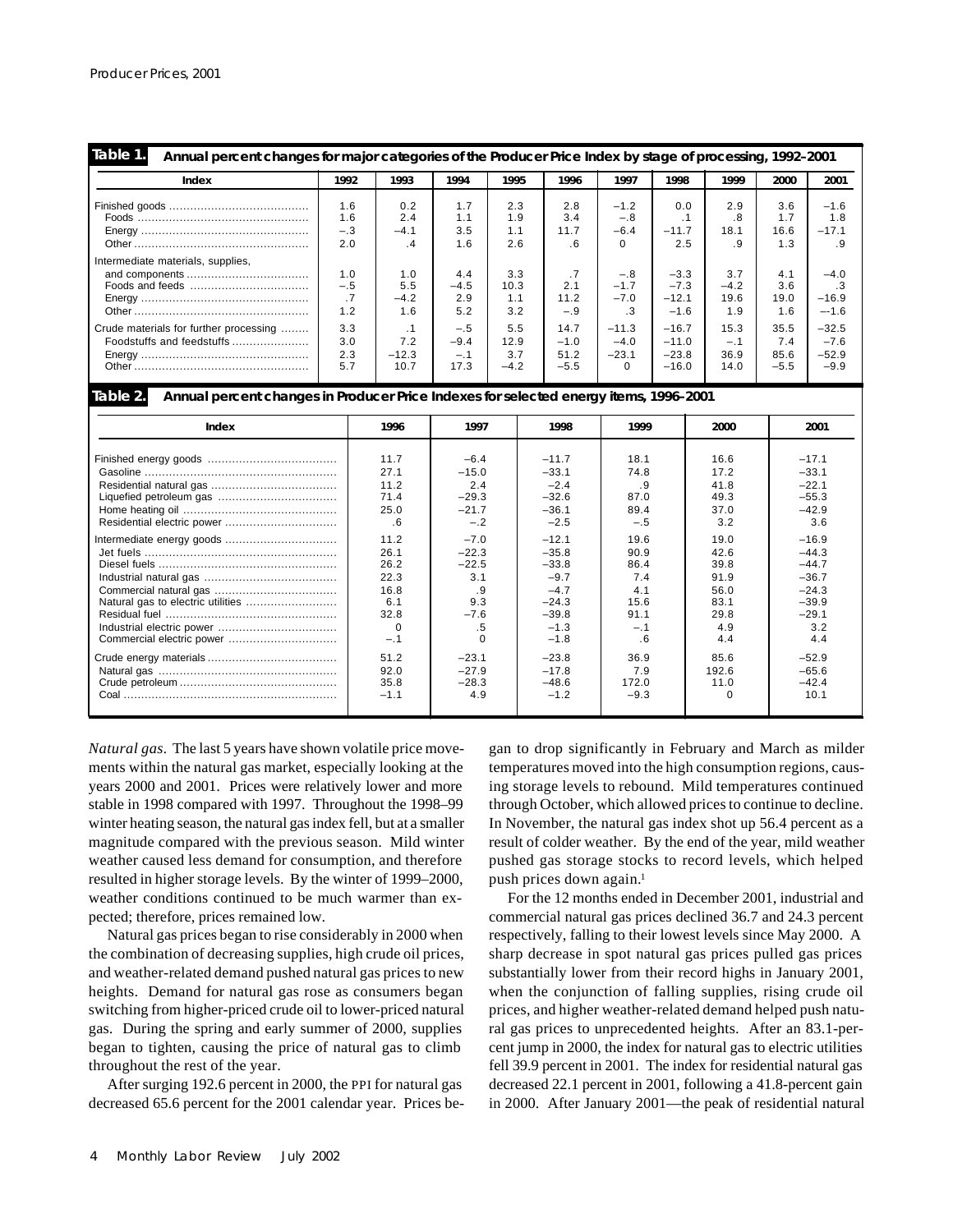gas prices—this index declined sharply as a result of increased production levels and record supply numbers. In December 2001, residential natural gas prices were at their lowest point since May 2000.

The liquefied petroleum gas (LPG) index decreased 55.3 percent in 2001, after an increase of 49.3 percent in 2000. Prices fell with the help of mild weather throughout the summer and fall of 2001. Over the last 6 years, liquefied petroleum gas prices have experienced a period of volatility. In 1996, prices increased as a cold winter season created higher demand and a large drop in inventories. By the start of 1997, however, prices began to fall and continued in a downward trend until the end of 1998. This period was marked by decreasing demand due to warmer-than-normal temperatures, restored inventories, higher production levels, and strong imports in the LPG market. Lower prices in the crude petroleum and natural gas markets also helped lower the LPG index for 1997 and 1998. From January 1999 until February 2001, LPG prices rallied with rising prices for crude oil and natural gas.

*Petroleum-based products.* Prices for crude petroleum dropped 42.4 percent in 2001, following an 11-percent gain in 2000 and a 172-percent surge in 1999. In March of 1999, both Organization of Petroleum Exporting Countries (OPEC) and major non-OPEC member countries announced an agreement to reduce oil production, in order to bolster lackluster prices from previous years. Throughout 1999, oil prices increased dramatically, which ultimately resulted in OPEC receiving international pressure to raise their output. In March of 2000, OPEC decided to raise output by 1.7 million barrels per day.<sup>2</sup> Consequently, production from OPEC members increased throughout the year 2000. However, prices continued to climb as worldwide economic growth generated demand that outpaced the increased supply. By 2001, the combination of improved oil supplies and lower demand due to the economic recession in the United States helped bring prices down from their previous year's level.

Looking further down the pipeline for petroleum-based products, the index for jet fuels fell 44.3 percent in 2001, after advancing 42.6 percent a year earlier. From the spring of 1999 through the summer of 2000, jet fuel prices rose due to the large increase in crude oil prices during the same period. After peaking in September 2000, prices finally leveled off with the increase in inventories and began falling in the early part of 2001 as a result of declining oil prices. Starting in April, volatile supply levels created a price roller coaster for jet fuels causing the index to jump up in May, fall in July, and rebound in early September. Following the events surrounding the September 11, 2001, terrorist attacks, prices once again dropped due to falling demand.

The PPI for gasoline declined 33.1 percent, following a 17.2 percent increase in 2000. Prices were relatively stable up until April, when gasoline shortages caused a significant rise in prices. Refineries then greatly advanced production, pulling prices down considerably during the late spring. In response to lower prices, refineries once again adjusted and set production levels lower. These production cuts, combined with a late summer surge in demand, put upward pressure on gasoline prices. Demand, however, declined due to the events of September 11th and the end of the driving season. Furthermore, OPEC's inability to reduce global output resulted in an excess supply of oil in the world market, causing a substantial drop in gasoline prices.

In 2001, prices for diesel fuel decreased 44.7 percent, compared with a 39.8-percent rise in the previous year. For the first quarter of 2001, prices declined as distillate supplies increased. By April, distillate production began to taper off because refineries shifted more of their resources to gasoline production. Hence, prices climbed in the spring. Prices were then pulled back down in the summer as a result of oversupply. Due to the slowing of the U.S. economy, prices collapsed more rapidly in the last quarter of 2001.

The downward trend in the natural gas market helped lower residual fuel prices. The index for residual fuel fell 29.1 percent, following a 29.8-percent gain in 2000. Also adding to the downward price pressure were the events of September 11th, the contracting economy, the drop in oil prices, and unseasonably warm temperatures.

Home heating oil prices decreased 42.9 percent in 2001, compared with a 37-percent rise in the prior year. The supply of distillates remained quite low throughout the summer of 2000, and consequently put upward pressure on home heating oil prices. Supplies then rebounded in the beginning of October and continued through March of 2001, pulling down prices for this period. In April and May, the rising tide of gasoline prices carried other petroleum-based products along with it, including home heating oil. Prices then dropped in the summer months as supplies once again began to climb. The months of August and September saw a brief rebound in the home heating oil index resulting from increased demand. Like other petroleum-based commodities, prices then collapsed following the events of September 11th.

*Electric power.* The PPI for residential electricity increased 3.6 percent in 2001, after rising 3.2 percent in the previous year. Subsequent to price increases in 2000, the indexes for commercial electric power and industrial electric power advanced 4.4 percent and 3.2 percent, respectively. Residential electricity prices continued to increase through the first half of 2001 due to the ongoing crisis in California. Contrary to predictions, the crisis in California failed to widen in the summer of 2001 as lower fuel costs, cooler summer temperatures, and increased conservation within the State prevented the crisis from escalating further. However, the higher prices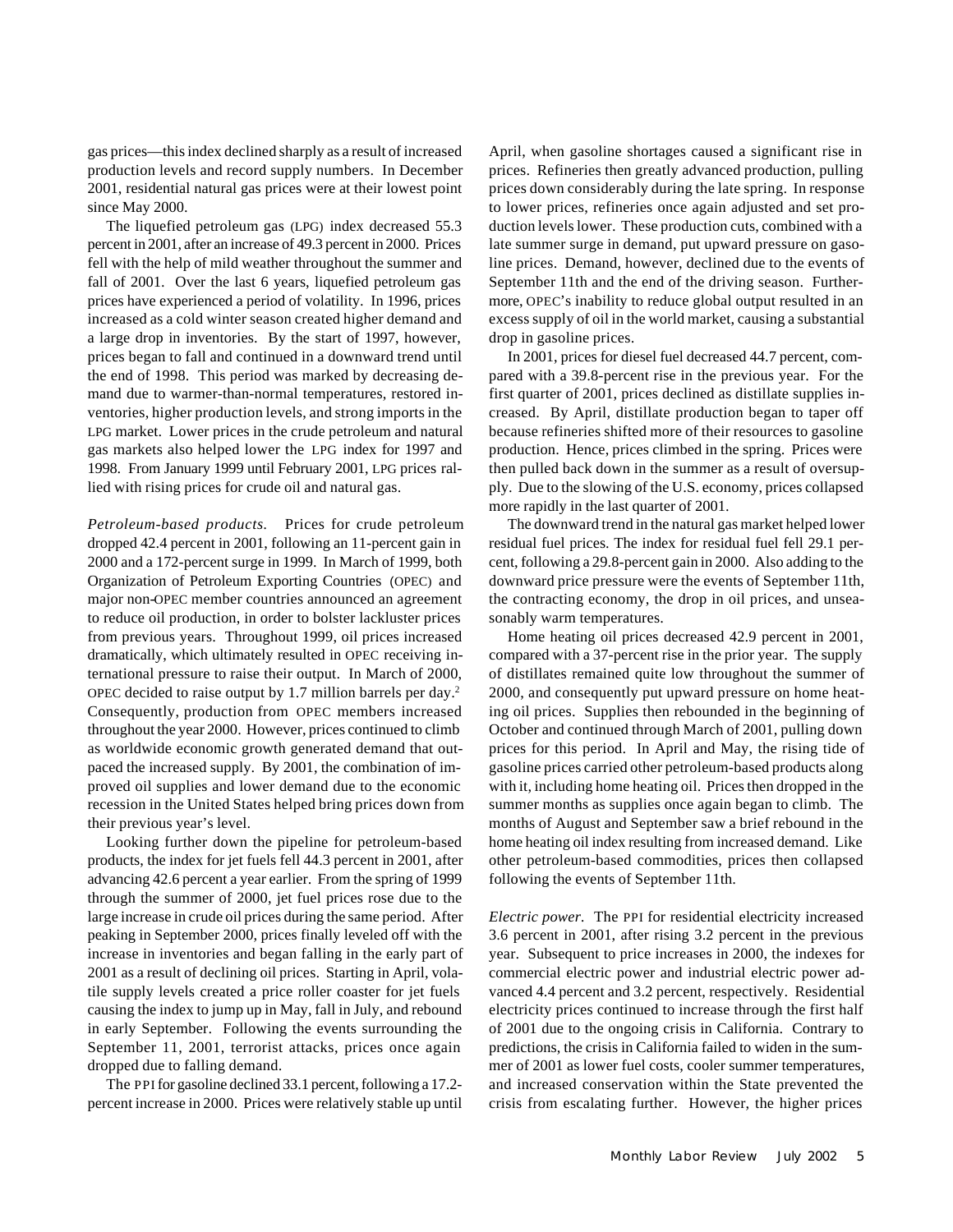brought on by the crisis did not subside much by the end of the year. Electricity prices as a whole continued to be high due to the rate increases in California and the Pacific Northwest. Drought conditions in the Pacific Northwest lowered reservoirs, putting a strain on the hydroelectric power industry found in that region.

## **Foods and related products**

The producer price index for finished consumer foods advanced 1.8 percent in 2001, following a 1.7-percent increase in the previous year. Leading this gain, prices for fresh fruits and melons rose 24 percent during 2001. The indexes for dairy products, soft drinks, processed fruits and vegetables, and pork also rose, contributing to the overall increase. By contrast, prices for eggs for fresh use, beef and veal, and finfish and shellfish turned down in 2001, partially offsetting the rise in finished consumer food prices. (See table 3.)

Prices for intermediate foods and feeds rose 0.3 percent in 2001, after increasing 3.6 percent in 2000. Most of this deceleration can be traced to the index for prepared animal feeds that fell 3.6 percent in 2001, following an 8.3-percent gain in the preceding year. The index for beef and veal also fell in the current year, after posting an increase in 2000, while prices for fluid milk products and flour rose at a slower pace in 2001 than they did in the year before. Partly offsetting the intermediate foods and feeds deceleration, crude vegetable oils; refined sugar; and natural, processed, and imitation cheese prices turned up in 2001, after falling in the prior year. The index for

confectionery materials escalated at a faster rate in 2001 than in the year before.

Following a 7.4-percent increase in 2000, the index for crude foodstuffs and feedstuffs posted a 7.6-percent decline in 2001. Contributing most significantly to this deceleration, the index for slaughter cattle fell 15.1 percent in 2001, after advancing 9.1 percent in the previous year. Prices for slaughter hogs and soybeans also posted declines in the current year, after increasing in 2000. Fluid milk, wheat, and corn prices moved upward at a slower rate in 2001 than they did in 2000. Alternatively, the indexes for fresh and dry vegetables and for fresh fruits and melons turned up in 2001.

*Fruits and melons.* Prices for fresh fruits and melons turned up 24 percent in 2001, following a 1.3-percent drop in the previous year. Underlying this increase, the index for strawberries shot up 95.7 percent in 2001, after rising 25 percent in 2000. The index for citrus fruits turned up as a result of price increases for navel oranges, lemons, and grapefruits. Price increases in 2001 were also registered for red delicious apples and pears. On the other hand, prices for McIntosh and Granny Smith apples turned down in 2001.

*Grains.* Corn prices rose 2.8 percent in 2001, after increasing 7.8 percent in the preceding year. The index for corn exhibited a spike in July, rising 16.2 percent as a result of decreased supplies due to abnormally hot weather. In addition, elevated corn prices for 2001 were the result of increased foreign consumption of U.S. corn due to diminished production from for-

| Table 3.<br>Annual percent changes in Producer Price Indexes for selected food items, 1996-2001 |           |         |         |         |         |           |
|-------------------------------------------------------------------------------------------------|-----------|---------|---------|---------|---------|-----------|
| Index                                                                                           | 1996      | 1997    | 1998    | 1999    | 2000    | 2001      |
| Finished consumer foods                                                                         | 3.4       | $-0.8$  | 0.1     | 0.8     | 1.7     | 1.8       |
| Fresh fruits and melons                                                                         | 37.2      | $-8.2$  | $-19.0$ | 8.2     | $-1.3$  | 24.0      |
| Dairy products                                                                                  | 2.4       | 4.7     | 10.7    | $-11.1$ | 3.2     | 2.3       |
|                                                                                                 | $\cdot$ 1 | $-1.0$  | 1.9     | 3.3     | 3.6     | 3.0       |
|                                                                                                 | 21.9      | $-13.6$ | $-27.3$ | 29.8    | 5.0     | 4.7       |
| Fresh and dry vegetables                                                                        | $-24.3$   | 21.6    | 8.8     | 4.4     | $-23.7$ | 9.7       |
| Bakery products                                                                                 | 3.6       | 1.1     | 1.0     | 1.6     | 2.7     | 2.1       |
| Processed poultry                                                                               | 2.6       | $-6.3$  | 3.8     | $-3.7$  | 1.1     | 1.4       |
| Unprocessed and packaged fish                                                                   | 5.1       | 4.7     | $-3.4$  | 8.8     | .6      | $-7.8$    |
|                                                                                                 | 7.4       | $-5.4$  | $-2.7$  | 10.8    | 8.2     | $-4.5$    |
| Eggs for fresh use                                                                              | 15.0      | $-15.6$ | $-6.2$  | $-27.4$ | 46.3    | $-27.5$   |
| Intermediate foods and feeds                                                                    | 2.1       | $-1.7$  | $-7.3$  | $-4.2$  | 3.6     | $\cdot$ 3 |
| Crude vegetable oils                                                                            | $-9.3$    | 13.9    | $-2.7$  | $-37.5$ | $-16.5$ | 15.9      |
|                                                                                                 | 4.2       | $-4.5$  | .6      | $-2.2$  | $-9.6$  | 6.3       |
| Confectionery materials                                                                         | 2.2       | $-15.8$ | $-1.0$  | 1.7     | .7      | 15.1      |
|                                                                                                 | $-9.0$    | $-8.2$  | $-5.6$  | $-7.5$  | 7.9     | 4.1       |
| Prepared animal feeds                                                                           | 5.4       | $-3.1$  | $-20.4$ | $-2.7$  | 8.3     | $-3.6$    |
| Crude foodstuffs and feedstuffs                                                                 | $-1.0$    | $-4.0$  | $-11.0$ | $-.1$   | 7.4     | $-7.6$    |
| Slaughter cattle                                                                                | $-2.5$    | 2.0     | $-12.0$ | 19.4    | 9.1     | $-15.1$   |
| Slaughter hogs                                                                                  | 23.2      | $-21.7$ | $-76.8$ | 266.9   | 14.9    | $-24.9$   |
|                                                                                                 | $-3.7$    | 1.8     | $-21.3$ | $-17.5$ | 9.9     | $-12.5$   |
|                                                                                                 | $-19.3$   | $-11.3$ | $-15.0$ | $-13.9$ | 13.9    | 1.7       |
|                                                                                                 | $-21.0$   | 2.2     | $-22.5$ | $-12.4$ | 7.8     | 2.8       |
|                                                                                                 | 1.1       | 2.8     | 25.6    | $-31.3$ | 7.0     | 3.0       |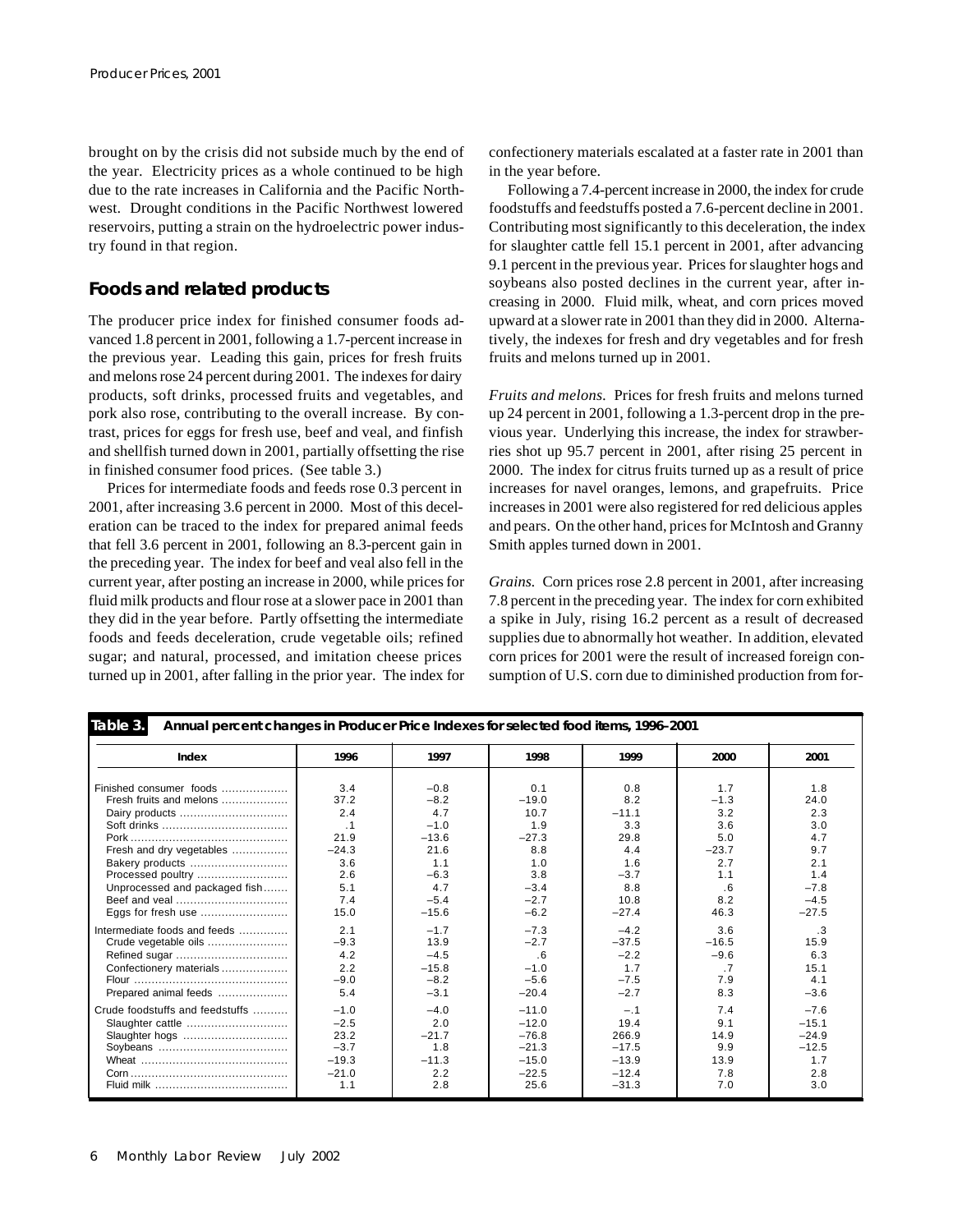eign suppliers. Following July's upsurge, corn prices decelerated through October 2001.

The index for wheat posted a 1.7-percent gain for the 12 months ended December 2001, following a 13.9-percent increase in 2000. Prices fluctuated throughout 2001; however, the yearly increase can be attributed mostly to a 9.4-percent rise in May. Wheat supplies, which were at their lowest level since 1988 due to adverse weather conditions, caused prices to increase.<sup>3</sup> Due to planting flexibility allowed for under current Government programs, wheat crops were substituted by other crops that yielded higher returns.

Soybean prices fell 12.5 percent over the past 12 months, compared with a 9.9-percent advance in 2000. In addition to declines in January, February, and April, the soybean index posted price decreases for the last 4 months of 2001. Most of this annual decline can be attributed to record supplies that exceeded 3 billion bushels in 2001.<sup>4</sup> Soybean production increased, "in part because the soybean loan rate has supported expected returns and because per-acre costs of fertilizer and energy inputs are lower than those of corn," according to the USDA. 5

Lower prices for soybeans led to depressed prices for prepared animal feeds in 2001. The index for prepared animal feeds fell 3.6 percent in 2001, following an 8.3-percent gain in the prior year. U.S. feed grain production increased 4 percent in 2001 from the year before, contributing to the fall in prepared animal feed prices.<sup>6</sup>

*Meats*. The PPI for slaughter livestock fell 16.7 percent in 2001, after moving up 9.8 percent in the previous year. Driving this downturn, prices for slaughter cattle dropped 15.1 percent over the 12 months ended December 2001, compared with a 9.1-percent advance in 2000. This significant decrease resulted from the record numbers of cattle remaining in feed lots without bids from packing houses. Decreased demand, both foreign and domestic, could not meet the overwhelming supply of slaughter cattle in 2001. Due to reduced travel and dining in the United States throughout the fall, domestic demand for slaughter cattle waned. Japan, which makes up approximately 50 percent of foreign beef exports, had reduced demand for slaughter cattle since the detection of mad cow disease (bovine spongiform encephalopathy), which had raised concern about the safety of beef products.

Transmission of weakened slaughter cattle prices led to declines in beef and veal prices over 2001. The PPI for beef and veal dropped 4.5 percent in 2001, following an 8.2-percent gain in the preceding year. Excess supply due to increased slaughter numbers and weights put downward pressure on beef and veal prices. In addition, the weakened economy in the second half of 2001 reduced demand by the restaurant and hotel industry for beef products. Similar to the slaughter

cattle market, foreign demand dropped in 2001 due to anxiety about mad cow disease and hoof-and-mouth disease in Japan and Europe.

Slaughter hog prices also exhibited a significant drop, falling 24.9 percent in 2001, after advancing 14.9 percent in 2000. This decline, like that of slaughter cattle prices, can be traced to reduced demand from the restaurant and hotel industry throughout the second half of 2001. Increased supplies as well as record weights of existing hogs also applied downward pressure on slaughter hog prices. In spite of declining slaughter hog prices, the index for pork rose in 2001, although at a slower rate than it did in the prior year.

*Dairy products.* Posting monthly price increases from March through September, fluid milk prices moved up 3 percent in 2001, compared with a 7-percent gain in the previous year. Most of this price increase can be traced to diminished supplies as a result of inclement weather in top milk-producing States. Bad winter weather makes dairy cattle less productive and increases the cases of mastitis (inflammation of the udder) among cattle, which also hinders their ability to produce milk. Winter weather conditions can also stop milk from arriving at the processor before it spoils. Excessive heat in summer months, especially in California, also caused stress to dairy cattle, decreasing the milk-per-cow ratio. In addition to weather problems, the tight supplies of top forage, such as high-quality alfalfa hay, added to the overall reduction of fluid milk supplies. The high prices of replacement cattle also left many dairy farms operating below capacity.

At later stages of processing, dairy product prices rose 2.3 percent over the 12 months ended December 2001. The increase in fluid milk prices, as well as energy problems in California, the top milk-producing State, led to decreased supplies of dairy products. The rolling blackouts and high energy prices in California cut milk processing times and spoiled some milk in refrigeration. Increased demand for cheese; ice cream; butter; and dry, condensed and evaporated milk products also contributed to the rise in dairy product prices in 2001.

#### **Finished goods other than foods and energy**

The PPI for finished goods other than foods and energy—the core index—rose 0.9 percent in 2001, after increasing 1.3 percent in the previous year. Capital equipment prices showed no change, following a 1.2-percent gain in 2000. The index for finished consumer goods other than foods and energy increased 1.5 percent in 2001, after rising 1.4 percent a year earlier.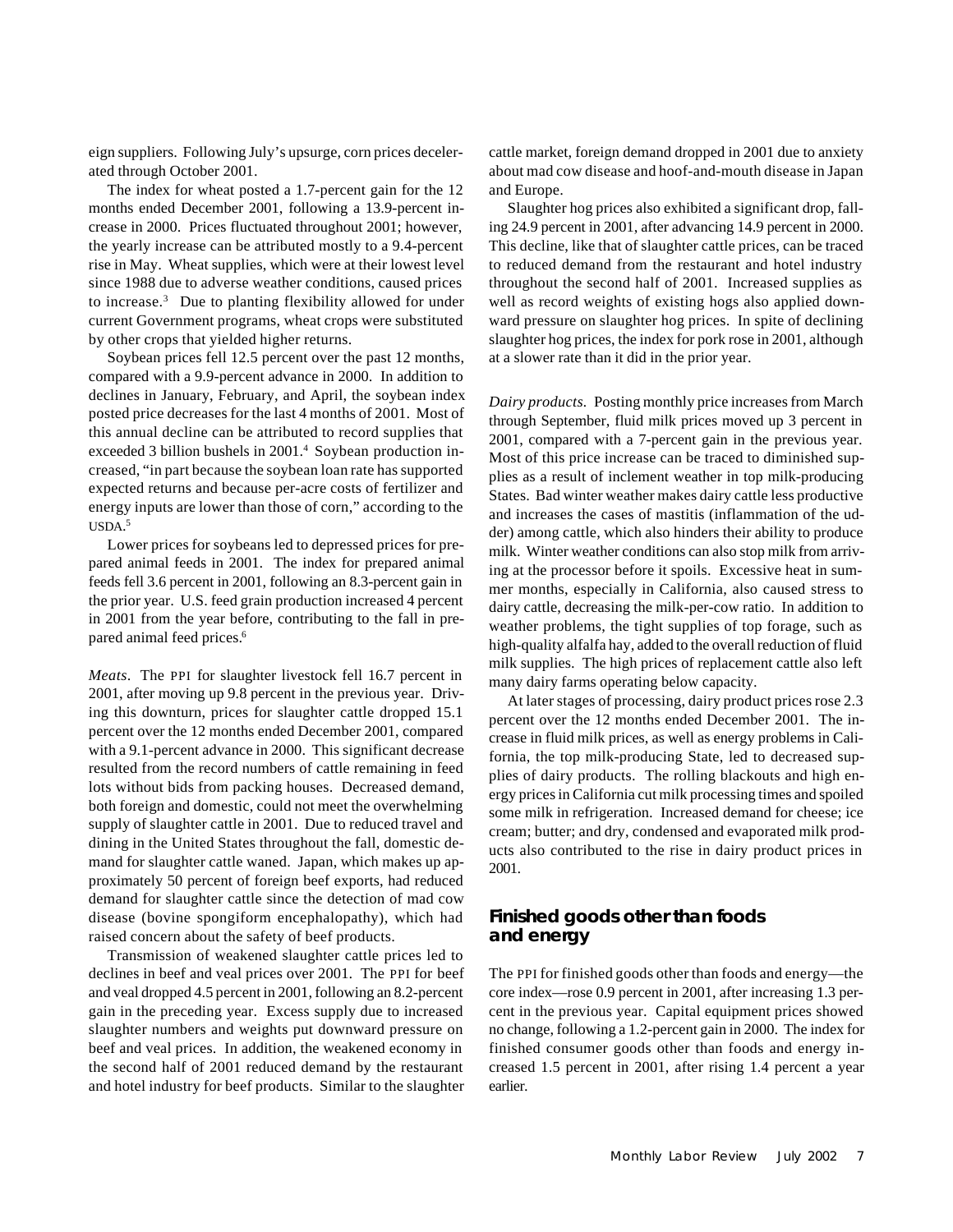Within capital equipment, the index for civilian aircraft moved up at a slower pace in 2001 than it did in the previous year. Prices for light motor trucks, metal-cutting machine tools, truck trailers, and construction machinery and equipment turned down, after increasing in 2000. The indexes for electronic computers and passenger cars fell more than they did in the prior year. By contrast, prices for x-ray and electromedical equipment, and for office and store machines and equipment advanced in 2001, after declining a year earlier. The communications and related equipment index fell less than it did in the previous year. Prices for pumps, compressors, and equipment, and agricultural machinery and equipment advanced at a faster rate than in 2000.

The index for finished consumer goods other than foods and energy moved up 1.5 percent in 2001, after advancing 1.4 percent a year earlier. Rising prices for cigarettes, alcoholic beverages, book publishing, newspaper circulation, household furniture, sanitary papers and health products, pet food, and periodical circulation outweighed falling prices for light motor trucks, passenger cars, men's and boy's apparel, women's apparel, and floor coverings. (See table 4.)

*Civilian aircraft.* The index for civilian aircraft increased 3.8 percent in 2001, following a 6.7-percent gain in 2000. Prices for civilian aircraft rose throughout the majority of 2001; however, price increases slowed toward the end of the year, and the index declined in September and November (the index had not fallen since August 1999). The slower rate of increase for civilian aircraft prices in the latter months of 2001 resulted from declining sales, as civilian aircraft shipments fell to 3,483 in 2001, down from 3,780 in 2000.<sup>7</sup> Within civilian aircraft, sales for general aviation aircraft and helicopters decreased, and sales for transport aircraft advanced.

*Motor vehicles.* Prices for motor vehicles declined significantly in 2001, as prices fell for both light trucks and passenger cars; however, prices for heavy trucks rose. A 3.7-percent fall in the October passenger car index represented the largest monthly decline in the index since a 5.2-percent decrease in October 1972. Manufacturer incentives, including 0 percent financing, were primarily responsible for driving down light truck and passenger car prices, helping to boost U.S. automobile sales to their second highest level on record.<sup>8</sup> Light truck sales finished 2 percent higher in 2001 than in the prior year.

*Electronic computers.* Prices for electronic computers dropped 29.9 percent in 2001, after showing a 14.2-percent decline in the previous year. Prices fell sharply for personal computers and workstations (31.6 percent); mid-range general purpose computers (34.5 percent); large-scale general purpose computers (31.2 percent); and portable computers (31.5 percent). Manufacturers of electronic computers benefited from declining input costs in 2001, as MOS memory prices dropped 40.7 percent, MOS microprocessor prices fell 38.7 percent, and prices for computer storage devices decreased 12.9 percent.

*Tobacco products and alcohol.* The index for tobacco products rose 12.6 percent in 2001, following a 2.3-percent gain in 2000. The majority of the increase in tobacco prices was due to a 14.1-percent jump in the index for cigarettes, which followed a 1.9-percent gain in 2000. In January and May, tobacco manufacturers instituted two 14-cent-per-pack price increases to offset losses from a \$206 billion legal settlement with 46 U.S. States, causing the index to rise significantly in these 2 months.<sup>9</sup> Tobacco producers also raised prices in anticipation of a 5-cent-per-pack increase in the Federal excise tax on cigarettes that went into effect January 2002. Alcohol prices advanced 2.6 percent in 2001, following a 4.2-percent rise in 2000. Accounting for the majority of this gain, the index for malt beverages increased at a 3.3-percent rate, after rising at a 4.4-percent rate in 2000. Advancing prices for grains

| 1770-ZUV 1                                    |         |         |         |         |         |         |
|-----------------------------------------------|---------|---------|---------|---------|---------|---------|
| Index                                         | 1996    | 1997    | 1998    | 1999    | 2000    | 2001    |
| Finished goods other than foods and energy    | 0.6     | 0.0     | 2.5     | 0.9     | 1.3     | 0.9     |
| Finished consumer goods less foods and energy | .8      | .3      | 4.2     | 1.2     | 1.4     | 1.5     |
|                                               | 3.3     | 10.0    | 49.4    | 9.6     | 1.9     | 14.1    |
|                                               | 3.8     | $-.5$   | 1.5     | .6      | 4.2     | 2.6     |
|                                               | 3.2     | 3.3     | 4.1     | 1.8     | 3.4     | 3.4     |
|                                               | 4.2     |         | 1.1     | 1.4     | 4.3     | 3.2     |
| Sanitary papers and health products           | $-2.6$  | $-2.0$  | $-.6$   | $-1.0$  | 2.7     | 1.6     |
| Men's and boys' apparel                       | 1.1     |         | .6      | $-.3$   | $\cdot$ | $-1.7$  |
|                                               | $-.8$   | $-2.6$  | $.5\,$  | 1.2     | $-.7$   | $-1.6$  |
|                                               | $\cdot$ | $-3.6$  | 1.0     | .3      | 1.8     | $-3.3$  |
|                                               | .4      | $-.6$   |         |         | 1.2     |         |
|                                               | 3.2     | $.5\,$  |         | 2.1     | 6.7     | 3.8     |
|                                               | $-22.3$ | $-21.6$ | $-26.6$ | $-19.7$ | $-14.2$ | $-29.9$ |
|                                               | 1.8     | 1.9     | 1.7     | 1.4     | .9      | $-.1$   |
| Communication and related equipment           | 1.5     | .8      | $-1.1$  | $-1.9$  | $-1.3$  | $-.7$   |
|                                               | $-4.5$  | .6      | 3.9     | 1.4     | .7      | .3      |
|                                               |         |         |         |         |         |         |

**Table 4. Annual percent changes in Producer Price Indexes for selected finished goods other than foods and energy, 1996–2001**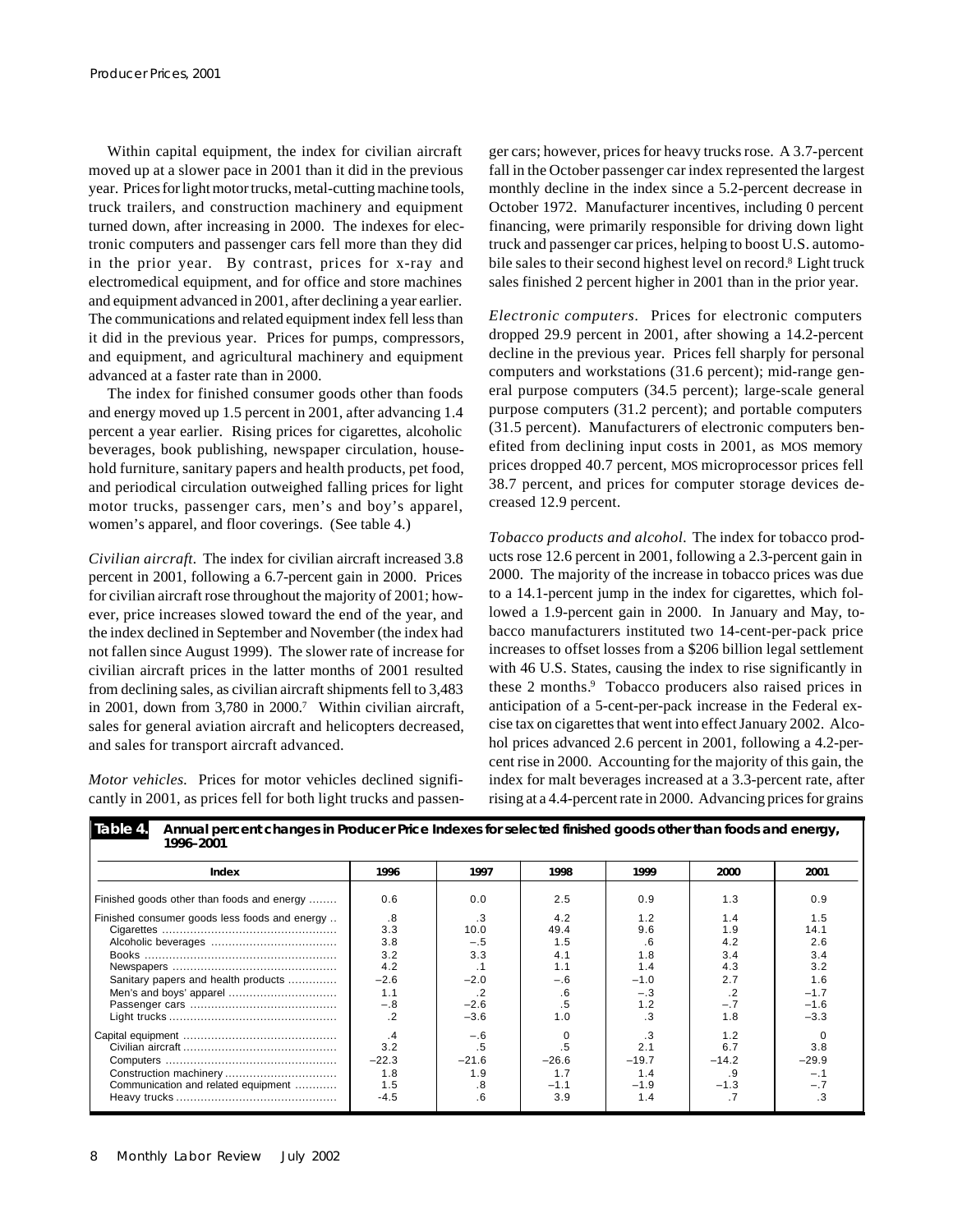in 2001 may have contributed to the rise in the malt beverage index. The indexes for wine and brandy and for distilled spirits also increased in 2001.

*Newspaper circulation and book publishing.* In 2001, the index for newspaper circulation rose 3.2 percent, after increasing 4.3 percent a year earlier. Price increases were observed for subscriptions and sales of both daily and weekly publications. The book publishing index advanced 3.4 percent, following a similar increase in 2000. Prices moved up for the publication of text books; technical, scientific, and professional books; general books; pamphlets; and religious books; however, prices fell for the publication of general reference books.

### **Intermediate industrial materials**

The PPI for intermediate materials other than foods and energy decelerated, falling 1.6 percent in 2001, following a 1.6 percent gain in the previous year. Prices also turned down for nondurable manufacturing materials and durable manufacturing materials. The index for construction materials showed no change after inching up in 2000. (See table 5.)

*Nondurable manufacturing materials.* Prices for nondurable manufacturing materials dropped 5.5 percent in 2001, following a 4.1-percent increase in 2000. Not since 1951, when the index closed down 6.1 percent, has the nondurable manufacturing materials index fallen at such a steep rate over a calendar year. Much of the 2001 deceleration was the result of a downturn in prices for basic organic chemicals. The indexes for nitrogenates, plastic resins and materials, paperboard, woodpulp, and paper also decreased in 2001, after advancing in the prior year. By contrast, prices for fats and oils (inedible) turned up in 2001, after falling a year earlier. Prices for phosphates declined less than they did in 2000.

Prices for basic organic chemicals moved down 11.6 percent in 2001, after rising 5.8 percent a year earlier. The index for primary basic organic chemicals decreased 29.5 percent, following a 13.4-percent gain in 2000. Intermediate basic organic chemical prices fell at a faster rate than they did in the previous year. Petroleum is a major input to primary basic organic chemicals, which include aromatics (not made in a refinery), liquefied refinery gases, and other basic organic chemicals, making primary basic organic chemical prices especially sensitive to changes in the petroleum market. In 2001, a 42.4-percent drop in crude petroleum prices coupled with weak demand put downward pressure on basic organic chemical prices.

Price decreases were widespread within the pulp and paper products industry in 2001. Woodpulp prices plummeted 24.3 percent, falling each month of the year with the excep-

| Table 5.<br>Annual percent changes in Producer Price Indexes for selected intermediate and crude materials other than<br>foods and energy, 1996-2001 |         |           |           |           |           |             |
|------------------------------------------------------------------------------------------------------------------------------------------------------|---------|-----------|-----------|-----------|-----------|-------------|
| Index                                                                                                                                                | 1996    | 1997      | 1998      | 1999      | 2000      | 2001        |
| Intermediate goods other than foods and                                                                                                              | $-0.9$  | 0.3       | $-1.6$    | 1.9       | 1.6       | $-1.6$      |
| Nondurable manufacturing materials                                                                                                                   | $-3.3$  | $\cdot$ 3 | $-5.3$    | 4.0       | 4.1       | $-5.5$      |
|                                                                                                                                                      | 3.6     | $-1.7$    | $-6.4$    | 6.9       | 5.8       | $-11.6$     |
|                                                                                                                                                      | 5.9     | $-13.5$   | $-19.0$   | 2.2       | 44.9      | $-25.5$     |
| Plastic resins and materials                                                                                                                         | 4.2     | $-2.8$    | $-13.4$   | 15.9      | 2.2       | $-9.8$      |
|                                                                                                                                                      | $-33.0$ | 4.1       | $-12.5$   | 12.1      | 14.8      | $-24.3$     |
|                                                                                                                                                      | $-19.0$ | 5.8       | $-8.0$    | 13.0      | 10.6      | $-7.0$      |
|                                                                                                                                                      | $-14.2$ | 3.8       | $-4.1$    | 2.8       | 4.1       | $-3.1$      |
| Durable manufacturing materials                                                                                                                      | $-1.4$  | 0         | $-5.5$    | 2.4       | .2        | $-4.0$      |
|                                                                                                                                                      | $-1.4$  | .5        | $-6.5$    | $-2.4$    | $-.6$     | $-6.1$      |
|                                                                                                                                                      | $-7.9$  | 6.8       | $-8.5$    | 4.2       | 4.7       | $-2.9$      |
| Copper and brass mill shapes                                                                                                                         | $-10.6$ | $-6.5$    | $-11.5$   | 8.6       | 3.8       | $-9.5$      |
|                                                                                                                                                      | 5.0     | 3.5       | 5.2       | 1.6       | $-.9$     | 1.0         |
|                                                                                                                                                      | $-1.3$  | $-1.1$    | 4.9       | $-.2$     | $-6.2$    | $-1.9$      |
| Building paper and board                                                                                                                             | $-5.8$  | $-2.0$    | $-1.3$    | 10.3      | $-9.3$    | $-3.0$      |
|                                                                                                                                                      | 1.8     | 1.2       | $\cdot$ 1 | 2.2       | $\cdot$ 1 | $\mathbf 0$ |
| Plastic construction products                                                                                                                        | $-1.1$  | $-2.0$    | $-2.2$    | 5.6       | 1.6       | $-2.7$      |
| Nonferrous wire and cable                                                                                                                            | $-3.1$  | $-2.2$    | $-4.6$    | $\cdot$ 3 | 4.6       | $-4.0$      |
|                                                                                                                                                      | 1.6     | 7.4       | $-1.2$    | 3.5       | 2.4       | $-5.0$      |
|                                                                                                                                                      | 19.6    | $-3.8$    | $-10.1$   | 10.1      | $-14.5$   | $-2.4$      |
|                                                                                                                                                      | 3.5     | 1.0       | $\cdot$ 2 | 2.4       | .5        | 1.7         |
|                                                                                                                                                      | 6.6     | 7.1       | 7.3       | 23.1      | $-27.1$   | .4          |
| Crude nonfood materials less energy                                                                                                                  | $-5.5$  | $\Omega$  | $-16.0$   | 14.0      | $-5.5$    | $-9.9$      |
|                                                                                                                                                      | $-13.0$ | $-11.2$   | $-8.0$    | $-20.8$   | 30.2      | $-46.7$     |
|                                                                                                                                                      | $-16.8$ | $-18.0$   | $-10.0$   | 6.6       | 4.4       | $-11.2$     |
|                                                                                                                                                      | $-1.3$  | 11.6      | $-28.9$   | 110.5     | $-18.5$   | $-30.2$     |
|                                                                                                                                                      | $-11.1$ | 14.5      | $-39.9$   | 40.0      | $-28.8$   | $-5.6$      |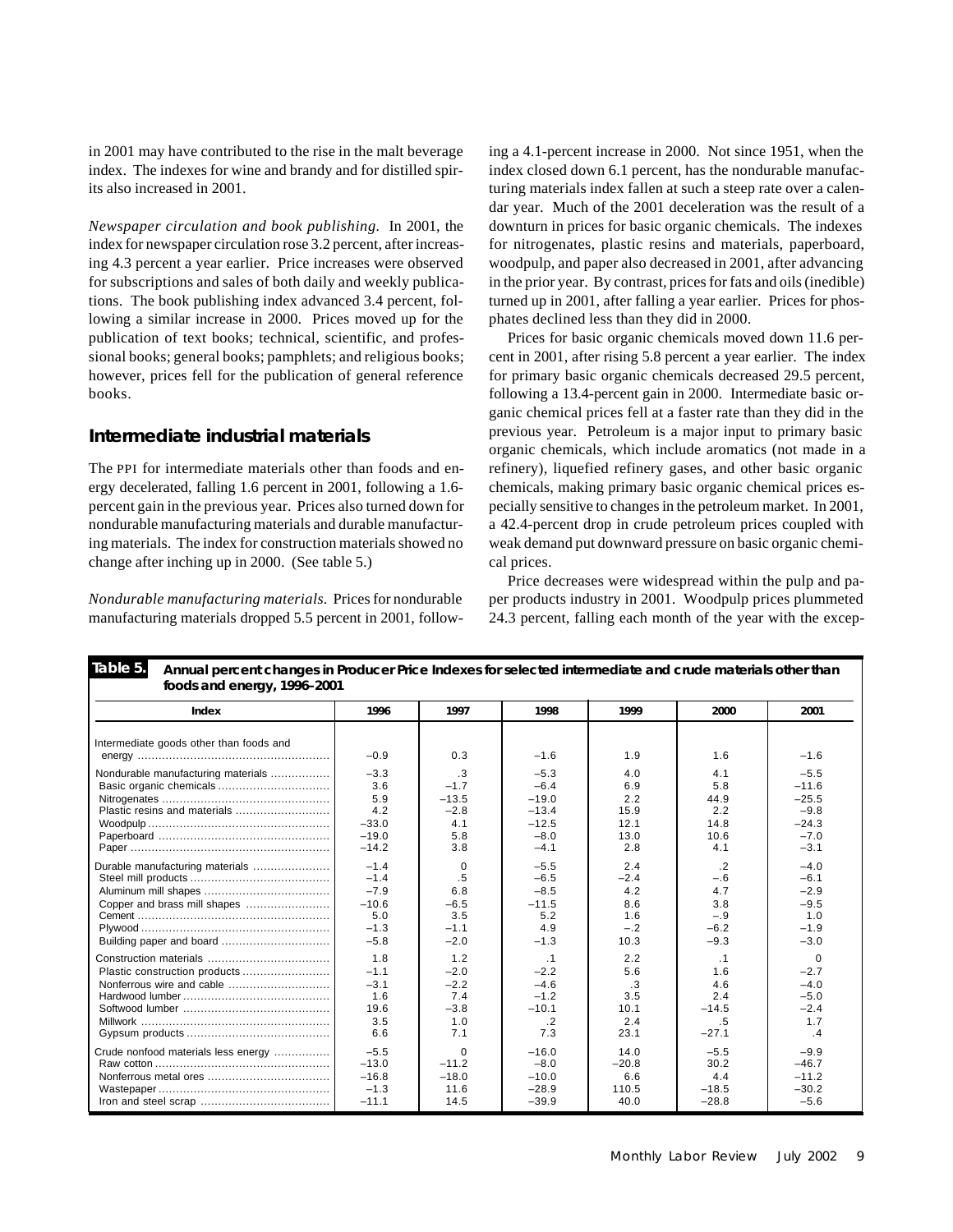tions of November and December. Weak demand, resulting from a slow domestic economy, in conjunction with high supplies of woodpulp drove down prices. Paper prices turned down 3.1 percent in 2001, following a 4.1-percent increase in the previous year. The paper index rose in the first 4 months of 2001 in spite of falling prices for woodpulp, a major input to paper, but then showed eight consecutive decreases—more closely reflecting the decline in price for woodpulp. Within paper, the indexes for newsprint, writing and printing papers, and packaging and industrial converting paper all decreased in 2001. The index for paperboard moved down 7 percent in 2001, after rising 10.6 percent in the previous year, as prices fell for the first 11 months in 2001. Price changes for woodpulp, paper, and paperboard are closely related because woodpulp is a major input for both paper and paperboard. (See chart 1.)

Prices for plastic resins and materials declined in 2001, falling 9.8 percent. Both the indexes for thermoplastic resins and thermosetting resins decreased, after advancing a year earlier. Falling prices for crude petroleum and the economic downturn were the most likely causes of declining prices for plastic resins and materials.

*Durable manufacturing materials.* The index for durable manufacturing materials fell 4 percent in 2001, after increasing 0.2 percent in the prior year. Prices for aluminum mill shapes, cold rolled sheet and strip, primary aluminum (except extrusion billet), copper and brass mill shapes, and hardwood lumber turned down, after rising in 2000. The indexes for hot rolled sheets and strip and hot rolled bars, plates, and structural shapes declined at a faster pace in 2001 than in the previous year. On the other hand, prices for building paper and board, plywood, and semi-finished steel mill products fell less in 2001 than they did a year earlier. The index for cement advanced, after moving down in 2000.

Prices for steel mill products declined substantially in 2001 as the indexes for cold rolled sheet and strip; hot rolled sheet and strip; hot rolled bars, plates, and structural shapes; and semi-finished steel mill products fell 9.5, 8.2, 4.3, and 0.2 percent, respectively. Steel producers faced fierce import competition throughout 2001, causing the steel mill product index to decline 11 months out of the year. Domestic steel manufacturers complained of unfair foreign competition, prompting the Bush Administration to request the International Trade Commission to investigate whether restrictions on steel imports were needed.

The index for aluminum dropped 14.5 percent in 2001, registering 8 monthly price declines during the year, after moving up 3.3 percent in 2000. The American Metal Market reported that primary aluminum production levels declined to a 33-year low in 2001, reflecting extremely weak demand conditions. In

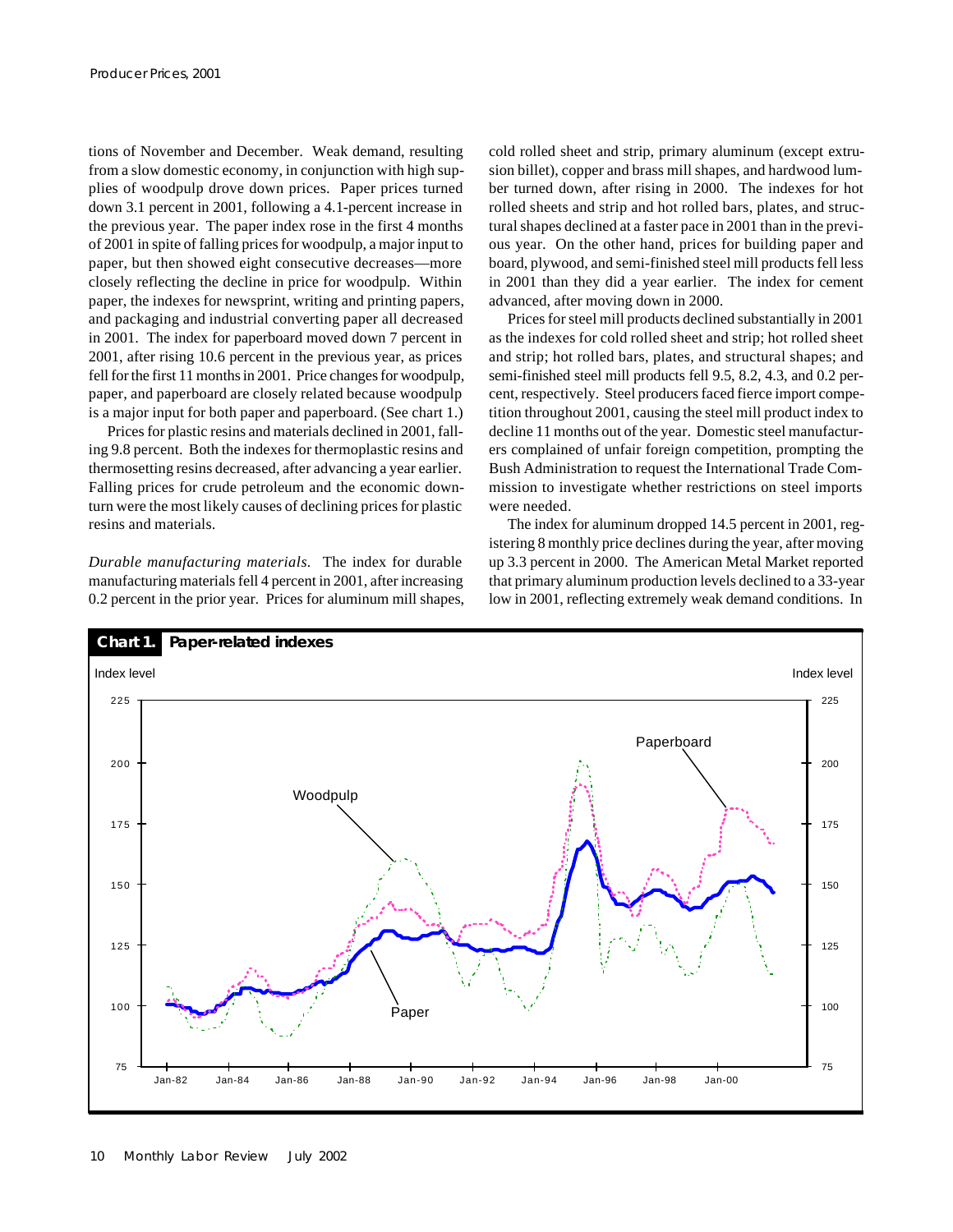addition, high producer inventories contributed to falling aluminum prices in 2001. Prices for aluminum mill shapes fell 2.9 percent in 2001, following a 4.7-percent increase in the previous year. Decreasing aluminum prices may have been partially responsible for the fall in the index for aluminum mill shapes.

In 2001, the index for building paper and board fell 3.0 percent, following a 9.3-percent drop a year earlier. Accounting for the majority of the decline in building paper and board prices, the hardboard, particleboard, and fiberboard product index moved down 3.3 percent. The index for plywood decreased 1.9 percent in 2001, after declining 6.2 percent in the previous year. Falling prices for softwood plywood were primarily responsible for the drop in plywood prices. Manufacturers of softwood plywood benefited from lower prices for softwood lumber, which decreased 2.4 percent in 2001. Although the index for plywood finished down for the year, prices exhibited a high degree of volatility, resulting from uncertainty surrounding the March 31, 2002, termination of the Canada-U.S. Softwood Lumber Agreement.<sup>10</sup> Under the agreement, Canada was entitled to unlimited access to the U.S. market without threat of trade action.

*Materials and Components for Construction.* The PPI for materials and components for construction showed no change in 2001, after edging up 0.1 percent in the prior year. Falling prices for plastic construction products, nonferrous wire and cable, hardwood lumber, softwood lumber, fabricated structural metal products, plywood, and wiring devices offset rising prices for millwork, asphalt felts and coatings, switchgear and switchboard equipment, air conditioning and refrigeration equipment, and metal valves (except fluid power).

From December 2000 to December 2001, prices for plastic construction products fell 2.7 percent. Manufacturers were able to lower output prices as input costs declined. Prices for plastic resins and materials fell substantially in 2001 due to weak demand resulting from a slow economy and plummeting prices for crude petroleum.

Prices for nonferrous wire and cable declined 4 percent in 2001, following a 4.6-percent increase in 2000. Within nonferrous wire and cable, price declines for electric wire and cable, telephone and telegraph wire and cable, control and signal wire and cable, building wire and cable, apparatus wire and cordage, power wire and cable, copper and copper alloy wire and cable, aluminum wire and cable (bare), and fiber optic cable outweighed price increases for magnet wire and for appliance and flexible cord sets. Manufacturers of nonferrous wire and cable may have been able to pass decreasing costs forward through the chain of production as prices for copper base scrap, nonferrous metal ores, and primary nonferrous metals (except precious) all declined in 2001. Over the same time period, prices for fabricated structural metal

products declined 0.4 percent, after increasing 0.3 percent in 2000.

 The index for lumber decreased 3.2 percent in 2001, after falling 9.6 percent in the previous year. Prices for hardwood lumber moved down 5 percent, following a 2.4-percent increase in 2000. After rising 10 percent in May and falling 5.9 percent in July, the index for softwood lumber decreased 2.4 percent in 2001. As mentioned in the previous section, uncertainty surrounding the end of the Canadian-U.S softwood lumber agreement resulted in larger than normal price swings for softwood lumber. Canadian producers, fearing retroactive tariffs on U.S. exports, limited their supplies to U.S. markets, and U.S. buyers held off purchasing in anticipation of a surge in Canadian imports.

#### **Basic industrial materials**

Prices for basic industrial materials dropped 9.9 percent in 2001, following a 5.5-percent decline in the preceding year. Contributing most significantly to this overall deceleration, the index for raw cotton plunged 46.7 percent, after advancing 30.2 percent in 2000. Prices for nonferrous metal ores, copper base scrap, and leaf tobacco turned down in 2001, while prices for wastepaper, aluminum base scrap, and pulpwood fell at a faster rate in 2001 than they did in the prior year. By contrast, the index for iron and steel scrap fell 5.6 percent in 2001, compared with a 28.8-percent drop in 2000. Prices for softwood logs, bolts, and timber also fell at a slower pace in 2001 than they did in the previous year. The index for hardwood logs, bolts, and timber turned up in 2001. (See table 5.)

Raw cotton prices dropped considerably in 2001, registering declining monthly prices from January through October. Supplies of raw cotton increased approximately 17 percent in 2001 from the year before due to larger planting areas and increased yield. Despite the drought in the southwestern States, other areas of the Cotton Belt experienced decreased abandonment levels and increased harvested areas. Cotton exports rose in 2001; however, overall demand declined as a result of decreased U.S. cotton mill consumption. Increases in cotton textile and apparel imports, as well as the general slowdown of the U.S. economy, weakened the demand for cotton from the spinning and from the textile and apparel industries. The gain in supplies and reduction in demand has increased ending stocks to their highest level since 1986.<sup>11</sup>

Prices for nonferrous metal ores fell 11.2 percent in 2001, turning down from a 4.4-percent gain in 2000. The index for nonferrous scrap decreased 14.7 percent, following a 6.4-percent drop a year earlier. Prices for both nonferrous ores and scrap declined as a result of weak demand from the automotive, construction, and aerospace industries. This diminished consumption, which primarily affected the copper and aluminum sectors, had been sliding since 1999. However, with the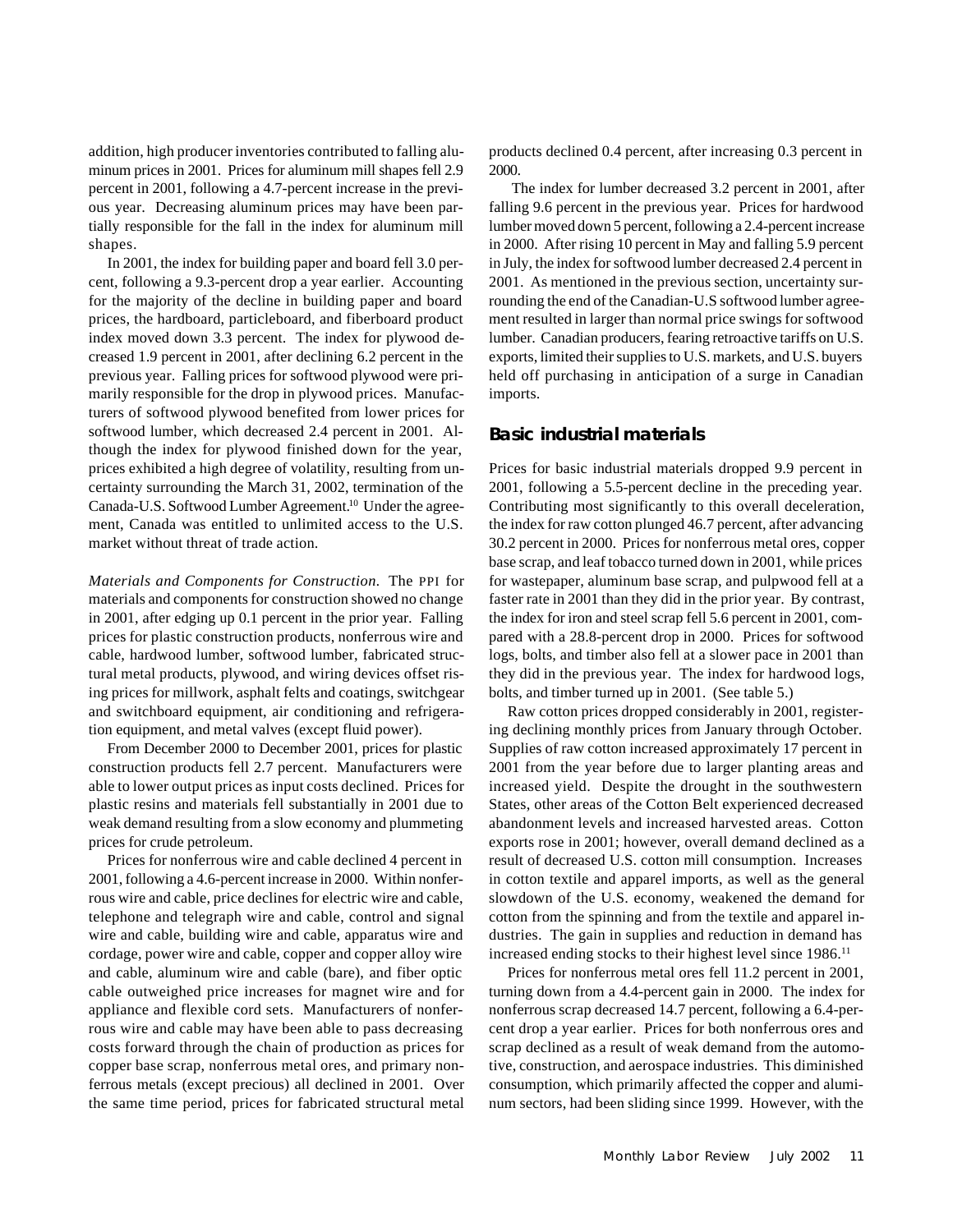downturn of the U.S. economy and the effects of the terrorist attacks on September 11th, demand softened even further than had been expected. The high inventories that remained from 2000 magnified the effects of the waning demand for nonferrous metals in 2001.

After dropping 18.5 percent in 2000, the PPI for wastepaper decreased 30.2 percent over the 12 months ended December 2001. The index registered declining prices for the first 6 months of 2001 due to weakened demand. Decreased overseas shipments and the weakening U.S. economy softened demand for wastepaper, while large stocks leftover from 2000 forced consumers of wastepaper to reduce orders. During the second half of 2001, prices rose minimally as demand began to increase.

Iron and steel scrap prices declined at a slower rate in 2001 than in the prior year. The iron and steel scrap market experienced another year of falling prices due to continued weak demand from the steel industry. This diminished demand was most significant in the automobile and appliances sectors that felt the effects of the weakening U.S. economy. A reduction in scrap exports from Eastern Europe—especially Russia, Ukraine, and Romania—helped to increase foreign demand for U.S. steel scrap, and kept prices from falling further in 2001.

#### **Selected service industries**

A majority of the service industries tracked in the PPI exhibited advancing prices in 2001. Rising prices were registered by the following indexes: property and casualty insurance; grocery stores; offices and clinics of doctors of medicine; general medical and surgical hospitals; new car dealers; skilled and intermediate care facilities; real estate agents and managers; legal services; drug stores and proprietary stores; operators and lessors of non-residential buildings; United States Postal Service; engineering design, analysis, and consulting services; air transportation (scheduled); and home healthcare services. Alternatively, prices declined for security brokers, dealers, and investment bankers; telephone communications (except radiotelephone); travel agencies; truck rental and leasing (without drivers); camera and photographic supply stores; catalog and mail order houses; optical goods stores; and trucking (except local) during 2001. (See table 6.)

The index for property and casualty insurance moved up 3.7 percent over the 12 months ended December 2001 due partially to rising prices for private passenger automobile insurance and homeowner's insurance. Private passenger automobile insurance advanced 5.9 percent in 2001, with significant increases in California and Florida. In Florida, cases of automobile insurance fraud are currently being investigated as causes for rising premiums. Prices for homeowner's insurance rose 5.1 percent in 2001, with large gains in California,

Florida, and Texas. The gain in prices resulted from an increase in claims surrounding mold problems that arise in warm climates after water damage.

Prices for health services climbed upward in 2001, rising 3.1 percent over the 12 months. Contributing most significantly to this price increase was the index for offices and clinics of doctors of medicine, which rose 2.8 percent in 2001. Medicare increased payments to physicians by approximately 4.5 percent in 2001, allowing doctors to increase prices.12 The Medicare increase affected not only direct Medicare payments to physicians, but also the payments by private payers and State Medicaid agencies that adjust contracts according to Medicare rates. This increase in the payment rate, along with a change in the Medicare payment system, caused prices for physician's offices to advance in 2001. The index for general medical and surgical hospitals rose 2.7 percent in 2001 due to increased labor, pharmaceutical and supply expenses, and increased liability insurance costs. The weakening economy also decreased investment returns used to subsidize hospital operating losses. Similarly to physician offices, prices for skilled and intermediate care facilities and home healthcare services rose partly as a result of increased Medicare payments in 2001.

The grocery store index rose 5.6 percent in 2001. Margin increases were influenced by rising produce, bakery, dairy, and health and beauty care margins. On the other hand, the index for convenience food stores dropped due to falling margins for convenience food/gasoline stores.

From December 2000 to December 2001, prices for real estate agents and managers rose 1.6 percent. Leading this price increase, prices for real estate brokerage (residential sales) advanced 4.1 percent in 2001, due partly to an increase in the median price of existing homes—to \$147,500 in 2001, up from \$139,000 in 2000.<sup>13</sup> This index also registered a decline in prices between the third and fourth quarters of 2001, mirroring the trend of median housing prices in those quarters. The index for operators and lessors of nonresidential buildings also moved up in 2001, posting a 1.3-percent gain.

Prices for the United States Postal Service advanced 7.5 percent from December 2000 to December 2001. The indexes for first class mail, periodicals (second class mail), standard class A mail (third class mail), and standard class B mail (fourth class mail) moved up in 2001 as the United States Postal Service implemented rate increases in January and July. Postal rates were raised to offset large projected losses for 2001. Even after the January rate increase, the Postal Service projected losses of up to \$2.4 billion for the year 2001, leading to the July rate hike.<sup>14</sup>

The index for security brokers, dealers, and investment bankers dropped 13.2 percent in 2001. Falling share prices in the stock market translated into lower fees for security brokers and dealers in 2001 as the S&P 500 index declined 14.4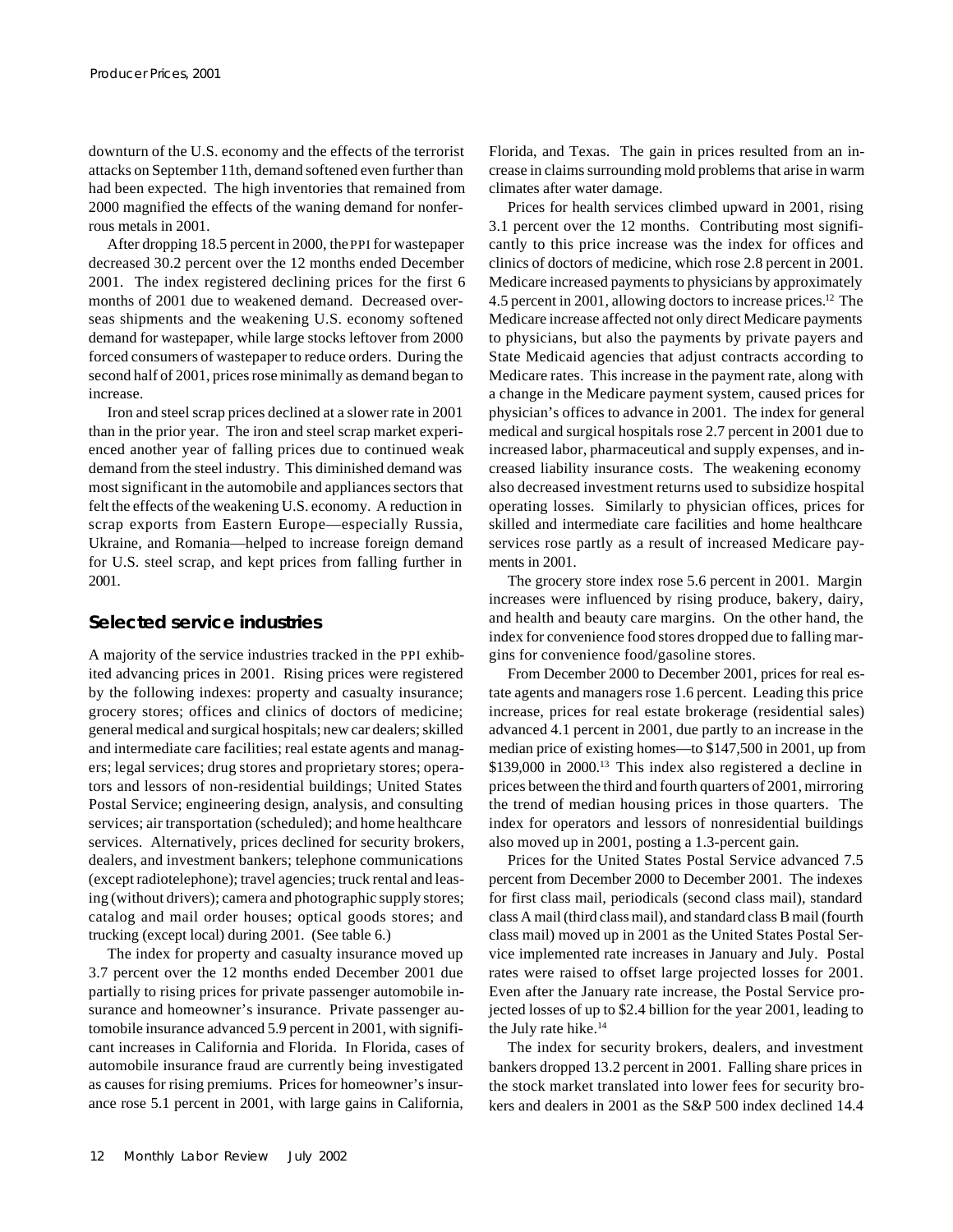| Table 6.           | Percent change in Producer Price Indexes for the net output of selected service industries, 1996-2001 |                          |                          |            |                          |             |
|--------------------|-------------------------------------------------------------------------------------------------------|--------------------------|--------------------------|------------|--------------------------|-------------|
| <b>SIC</b><br>code | Industry                                                                                              | 1996-97                  | 1997-98                  | 1998-99    | 1999-2000                | 2000-01     |
|                    |                                                                                                       |                          |                          |            |                          |             |
|                    | Distribution:                                                                                         |                          |                          |            |                          |             |
| 4011               |                                                                                                       | 1.0                      | 0.5                      | 0.1        | 1.8                      | 2.3         |
| 4212               |                                                                                                       | .2                       | 1.7                      | 1.1        | 4.2                      | 2.8         |
| 4213               |                                                                                                       | 2.6                      | 3.4                      | 3.4        | 6.3                      | $-.4$       |
| 4214               |                                                                                                       | .6                       | .5                       | $.5\,$     | 1.4                      | 1.0         |
| 4215               |                                                                                                       | 3.8                      | 4.2                      | 3.4        | 4.4                      | 2.6         |
| 4221               |                                                                                                       | 2.0                      | .6                       | 5.3        | 1.6                      | 3.3         |
| 4222               |                                                                                                       | $\cdot$ 1                | .5                       | 1.2        | 1.7                      | 1.2         |
| 4225               |                                                                                                       | .7                       | 2.9                      | 2.6        | 3.0                      | 3.0         |
| 4311               |                                                                                                       | $\mathbf 0$              | $\mathbf 0$              | 2.2        | $\mathbf 0$              | 7.5         |
| 4412               |                                                                                                       | $-3.7$                   | 4.7                      | 22.9       | 12.8                     | 7.4         |
| 4424               |                                                                                                       | $-.6$                    | .2                       | 1.2        | 4.8                      | 2.1         |
| 4432               | Freight transportation on the Great Lakes-St. Lawrence                                                | 1.4                      | .8                       | $-.1$      |                          | .1          |
|                    |                                                                                                       | $-.4$                    | $-2.2$                   |            | -.1                      |             |
| 4449               |                                                                                                       |                          |                          | 8.1        | 9.8                      | $-.5$       |
| 4491<br>4492       |                                                                                                       | 1.2<br>2.2               | 1.8<br>2.8               | 1.5<br>2.9 | 2.6<br>4.1               | 1.1<br>.9   |
| 4513               |                                                                                                       | $-3.9$                   | 3.1                      | 5.1        | 8.3                      | 3.3         |
| 4581               | Airports, flying fields, and airport services                                                         | 3.0                      | 3.0                      | 3.9        | 5.8                      | $\mathbf 0$ |
| 4612               |                                                                                                       | $-3.7$                   | 1.4                      | $-1.7$     | 6.1                      | 11.1        |
| 4613               |                                                                                                       | 1.2                      | $-1.1$                   | .3         | 1.0                      | 5.0         |
| 4731               |                                                                                                       | $-1.4$                   | $-.6$                    | $-2.8$     | 4.5                      | $-2.7$      |
| 5411               |                                                                                                       | $\overline{\phantom{0}}$ | $\overline{\phantom{0}}$ | ۳          | 4.7                      | 5.6         |
| 5421               |                                                                                                       |                          |                          | ۰          | 6.9                      | 2.1         |
| 5431               |                                                                                                       | $\overline{\phantom{0}}$ | ÷,                       | ۳          | 5.2                      | 1.3         |
| 5441               |                                                                                                       | ۳                        | $\equiv$                 | $\equiv$   | 5.0                      | 3.4         |
|                    |                                                                                                       |                          |                          |            |                          | 3.3         |
| 5461               |                                                                                                       | $\overline{\phantom{0}}$ | ÷,                       | ÷,         | 1.0                      |             |
| 5499<br>5511       |                                                                                                       | $\overline{\phantom{0}}$ | -                        | ÷          | 10.0<br>1.0              | 15.6<br>3.0 |
| 5912               |                                                                                                       |                          |                          |            | $\overline{\phantom{0}}$ | 6.3         |
| 5921               |                                                                                                       | $\overline{\phantom{a}}$ | -                        | ÷          | $\overline{\phantom{0}}$ | 1.9         |
| 5941               |                                                                                                       | L.                       | -                        | ÷          | $\overline{\phantom{0}}$ | 8.8         |
| 5942               |                                                                                                       |                          |                          |            |                          | $-1.5$      |
| 5943               |                                                                                                       | $\overline{\phantom{0}}$ | ÷,                       | ÷,         | $\equiv$                 | 2.1         |
| 5944               |                                                                                                       | $\overline{\phantom{0}}$ | -                        | ÷          |                          | $-1.6$      |
| 5945               |                                                                                                       |                          |                          |            |                          | 1.0         |
| 5946               |                                                                                                       | $\overline{\phantom{a}}$ | $\equiv$                 | $\equiv$   | $\equiv$                 | $-13.9$     |
| 5947               |                                                                                                       | L.                       | $\equiv$                 | ÷          | $\equiv$                 | $-1.0$      |
| 5948               |                                                                                                       |                          |                          |            |                          | 1.3         |
| 5949               |                                                                                                       | $\overline{\phantom{a}}$ | ÷,                       | ÷,         | $\equiv$                 | $-9.2$      |
| 5961               |                                                                                                       | $=$                      | -                        | ۳          |                          | $-1.5$      |
| 5962               |                                                                                                       |                          |                          |            |                          | .8          |
| 598                |                                                                                                       | $\equiv$                 | $\equiv$                 | $\equiv$   | $\equiv$                 | 5.7         |
| 5992               |                                                                                                       | $\equiv$                 | $\equiv$                 | ÷          | $\equiv$                 | 5.2         |
| 5995               |                                                                                                       |                          |                          |            |                          | $-8.9$      |
| 5999               |                                                                                                       | $\equiv$                 |                          |            |                          | $-.6$       |
|                    |                                                                                                       |                          |                          |            |                          |             |
|                    | Communications:                                                                                       |                          |                          |            |                          |             |
| 4812               |                                                                                                       |                          |                          |            | $-6.1$                   | $-1.2$      |
| 4813               | Telephone communications, except radiotelephone                                                       | $-.4$                    | $-1.7$                   | $-3.0$     | $-1.7$                   | $-4.0$      |
| 4832               |                                                                                                       | 3.1                      | .8                       | 7.7        | 4.9                      | -2.3        |
| 4841               |                                                                                                       | 4.7                      | 3.7                      | 3.3        | 5.7                      | .8          |
|                    | Real estate:                                                                                          |                          |                          |            |                          |             |
| 6512               | Operators and lessors of nonresidential buildings                                                     | 2.2                      | 1.2                      | 5.7        | 1.3                      | 1.3         |
| 6531               |                                                                                                       | 1.4                      | 2.6                      | 1.5        | 4.6                      | 1.6         |
|                    |                                                                                                       |                          |                          |            |                          |             |
|                    | Professional, scientific, and technical:                                                              |                          |                          |            |                          |             |
| 7311               |                                                                                                       | 2.5                      | 1.3                      | 2.8        | 4.0                      | 2.5         |
| 8111               |                                                                                                       | 4.1                      | 2.5                      | 2.9        | 3.9                      | 4.2         |
| 8711               | Engineering design, analysis, and consulting services                                                 | 3.1                      | 2.9                      | 3.1        | 3.1                      | 5.9         |
| 8712               | Architectural design, analysis, and consulting services                                               | 3.0                      | 5.3                      | 4.9        | 2.5                      | 1.2         |
| 8721               | Accounting, auditing, and bookkeeping services                                                        | 2.1                      | 3.0                      | 3.5        | 3.3                      | .6          |
|                    | Healthcare:                                                                                           |                          |                          |            |                          |             |
| 8011               |                                                                                                       | 1.2                      | 2.6                      | 2.1        | 1.6                      | 2.8         |
| 8053               |                                                                                                       | 4.2                      | 4.4                      | 4.0        | 6.3                      | 5.4         |
| 8062               |                                                                                                       | $.5\,$                   | 1.3                      | 1.8        | 3.7                      | 2.7         |
| 8063               |                                                                                                       | $-6.7$                   | $.5\,$                   | .9         | $-.6$                    | 2.2         |
| 8069               |                                                                                                       | .6                       | 2.3                      | 2.7        | 2.6                      | 3.1         |
| 8071               |                                                                                                       | .9                       | .2                       | $-.8$      | 4.6                      | 2.3         |
| 8082               |                                                                                                       | 6.2                      | $.5\,$                   | 4.0        | 1.0                      | 3.2         |
|                    |                                                                                                       |                          |                          |            |                          |             |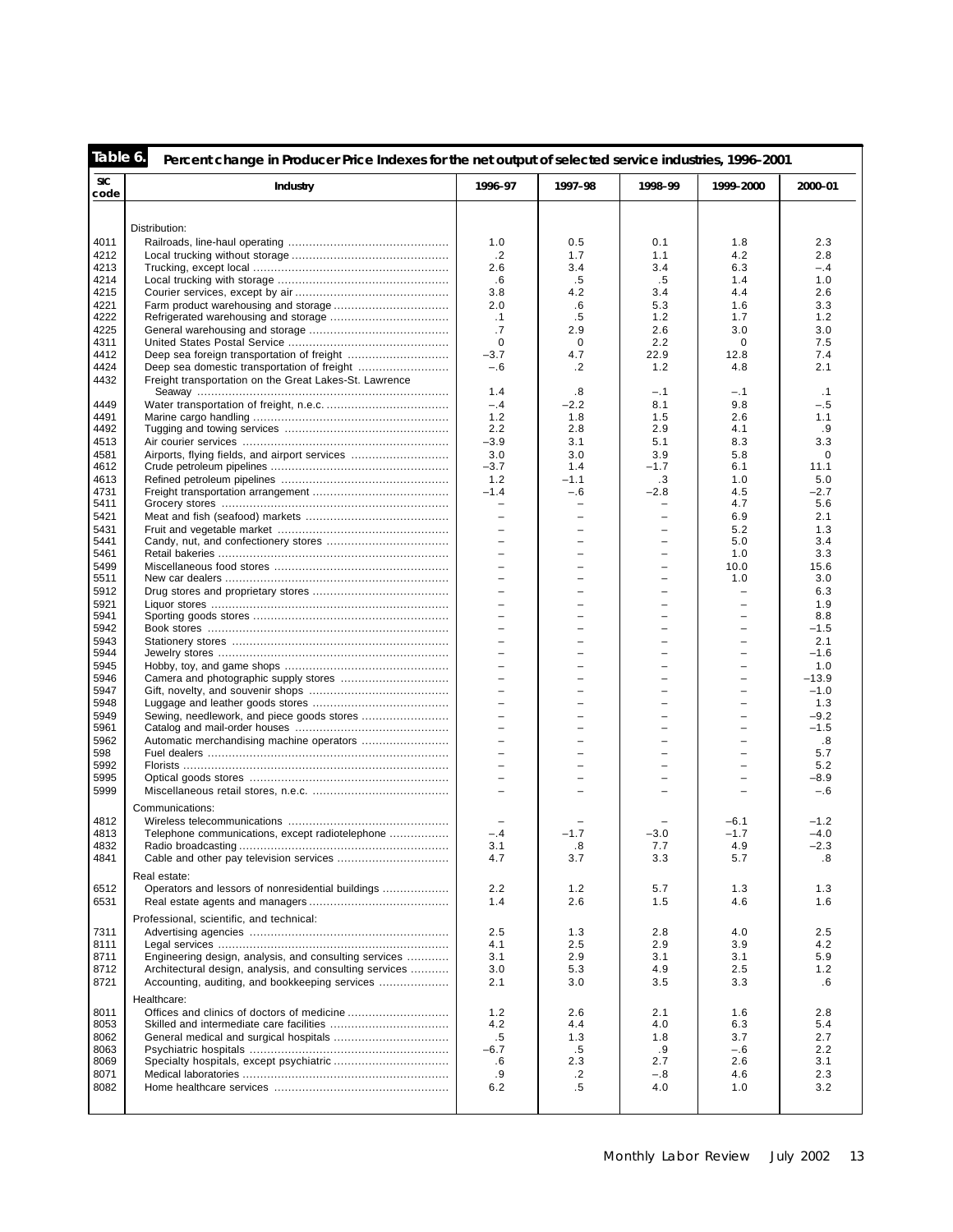| <b>SIC</b><br>code | Industry                                                 | 1996-97 | 1997–98 | 1998-99 | 1999-2000 | 2000-01 |
|--------------------|----------------------------------------------------------|---------|---------|---------|-----------|---------|
|                    | Other:                                                   |         |         |         |           |         |
| 4512               |                                                          | .9      | 2.5     | 6.7     | 18.6      | 2.0     |
| 4522               |                                                          | $-1.6$  | 2.6     | 2.0     | 8.7       | 1.1     |
| 4724               |                                                          | 1.5     | $-2.3$  | .3      | 14.6      | $-7.8$  |
| 6211               | Security brokers, dealers, and investment bank companies |         |         |         |           | $-13.2$ |
| 6311               |                                                          |         |         | $-.3$   | $-.6$     | 1.4     |
| 6331               |                                                          |         |         | 1.1     | 1.1       | 3.7     |
| 7011               |                                                          | 4.1     | 4.2     | 2.8     | 5.7       | .8      |
| 7349               | Building cleaning and maintenance services, n.e.c.       | 1.4     | 1.1     | 2.6     | 3.9       | 3.7     |
| 7361               |                                                          | 1.0     | 2.9     | 2.2     | 2.4       | 1.8     |
| 7363               |                                                          | 1.8     | 2.2     | 1.8     | 1.2       |         |
| 7372               |                                                          |         | .9      | $-2.4$  | 2.4       | $-2.6$  |
| 7513               |                                                          | .5      | $-.9$   | .3      | 4.5       | $-4.2$  |
| 7514               |                                                          | 13.7    | $-4.0$  | 3.8     | 2.8       | $-1.0$  |

NOTE: Calculations are based on a 12-month change from December to December of indicated years. Dashes indicate index was not used in estimation. n.e.c. = not elsewhere classified.



percent during the same period. (See chart 2.) Security broker fees are often based on a percentage of stock prices; thus, decreasing share prices lead to lower commissions for security brokers.  $\Box$ 

#### **Notes**

<sup>1</sup> On the Internet at http://www.eia.doe.gov/emeu/aer/txt/tab0607.htm On the Internet at http://abcnews.go.com/sections/business/DailyNews/ opec000328.html